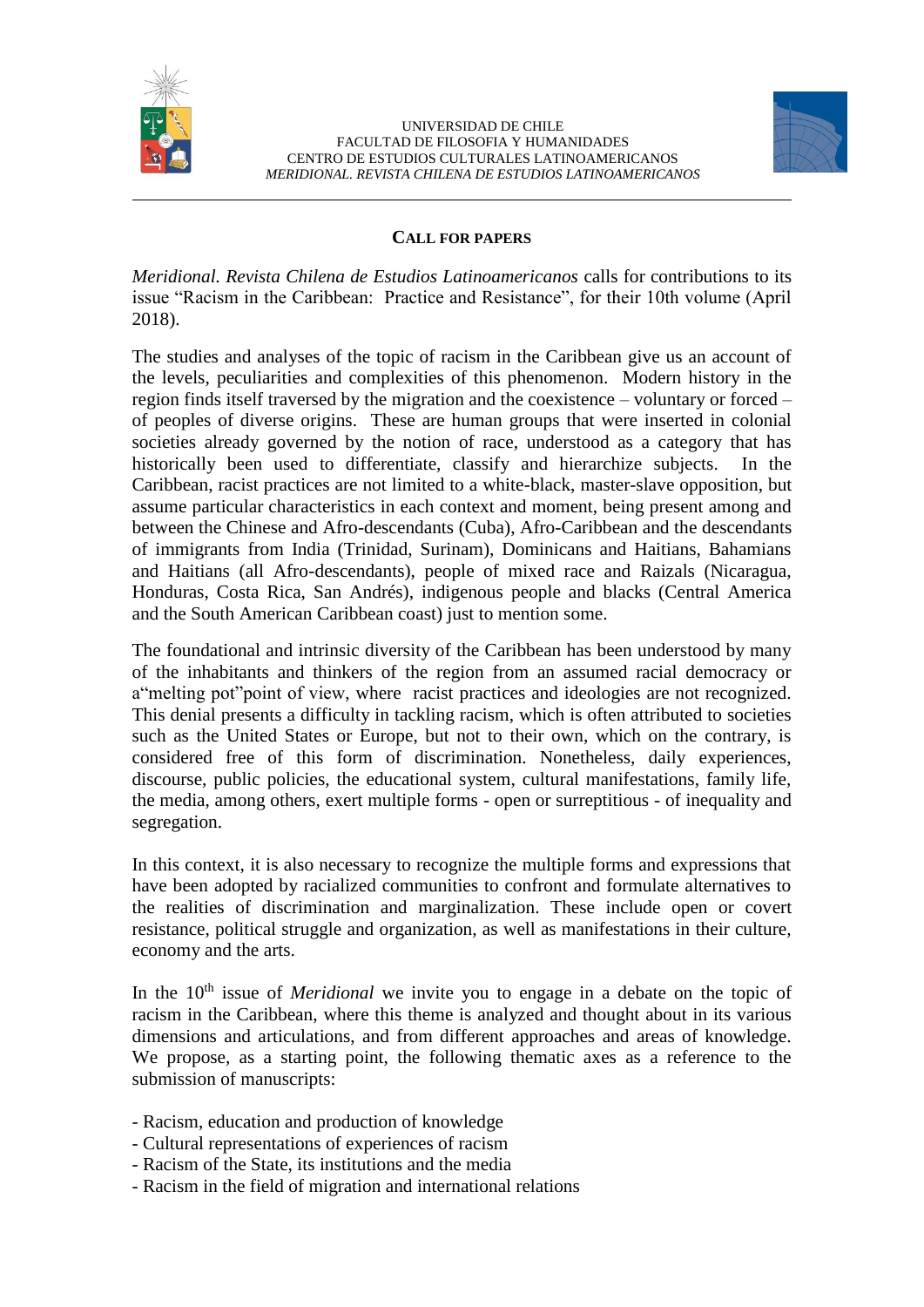



- Caribbean conflicts around race, gender and differences

- Anti-racist movements and discourses in the Caribbean: transformation projects

*Meridional* is incorporated into the following indexes and databases: ERIH-Plus, Latindex Catálogo, Gale-Cengage, Prisma.

The deadline for receiving manuscripts is **September 15th, 2017.**

Contact: [revistameridional@gmail.com](mailto:revistameridional@gmail.com)

Coordinators:

Lucía Stecher (Universidad de Chile).

Elissa Lister (Universidad Nacional de Colombia).

This issue is integrated into the proposal and lines of action of the CLACSO Work Group "Afro-descendence, racism and resistances in the Caribbean". It is also sponsored by the FONDECYT 1150482 Project "Representations of difference and proposals of cultural diversity in the writing of Afro-descendent and Indigenous authors in Latin America since 1950", under de direction of Claudia Zapata.

### **MISSION STATEMENT**

*Meridional. Revista Chilena de Estudios Latinoamericanos* is a publication of the Centro de Estudios Culturales Latinoamericanos of the Universidad de Chile. The goal of the journal is to promote an interdisciplinary and multidisciplinary dialogue about Latin American culture with a humanities focus.The journal publishes original manuscripts in Spanish, English, French and Portuguese. Manuscripts must be submitted following the MLA guidelines for Scholarly publication. The journal is published both in print and digital formats.

### **AIMS AND SCOPE**

*Meridional. Revista Chilena de Estudios Latinoamericanos* is a scientific publication that appears twice a year, in April and October. The Journal welcomes articles on relevant topics for the study of Latin American Culture from a multidisciplinary and interdisciplinary perspective resulting from research and studies from both academic and intellectual fields of inquiry. The journal is intended for an academic audience including researchers, thinkers, university professors, and general public interested in the development of ideas, and the production of knowledge about Latin American culture as well as the fostering of a critical and intellectual dialogue on these topics.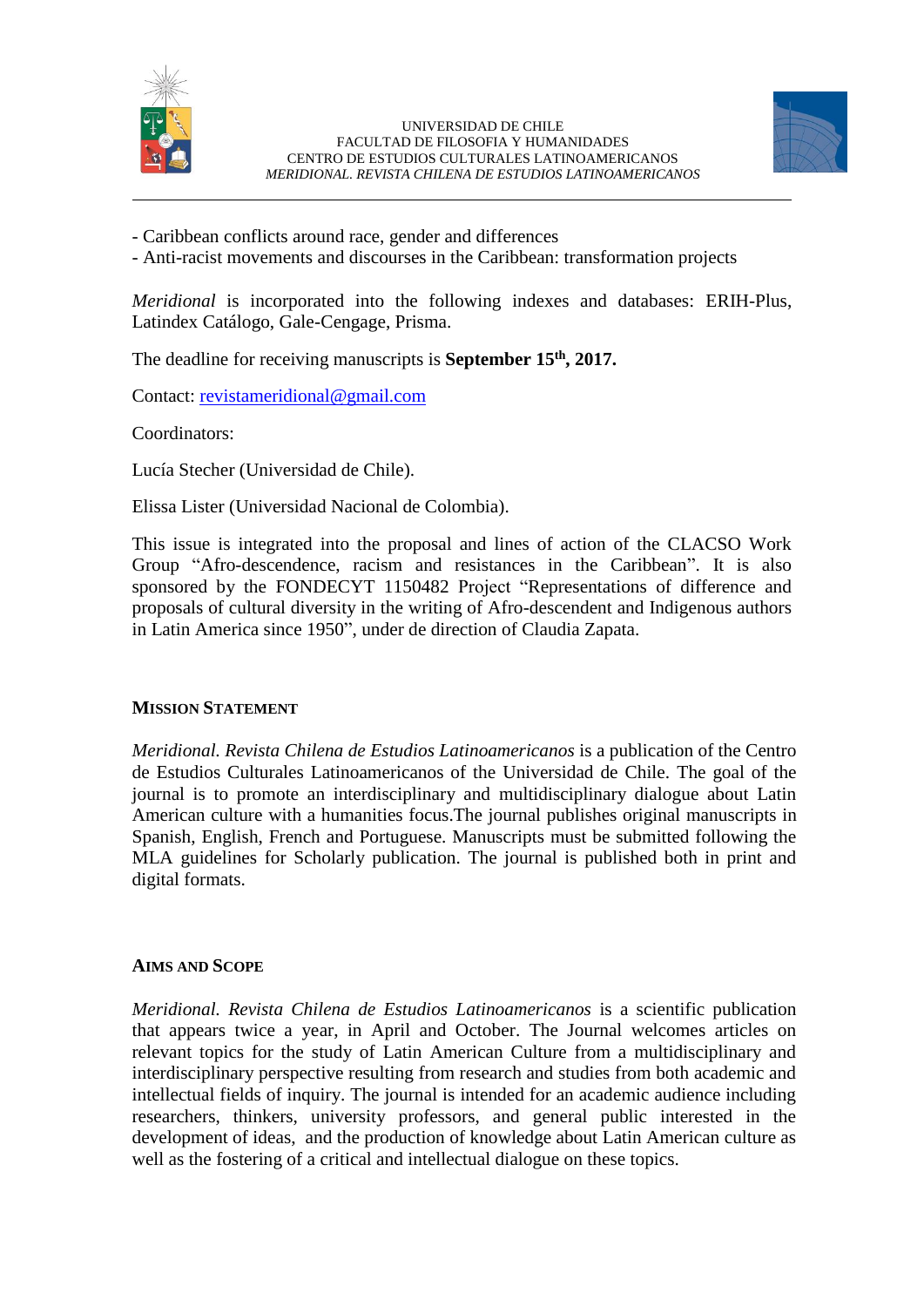



*Meridional* includes three sections: Articles, Reviews and Notes.

# **ETHICAL STATEMENT**

In order to guarantee the integrity and quality of the articles that we publish, as well as the transparency of the evaluation procedure, *Meridional. Revista Chilena de Estudios Latinoamericanos* takes as its reference the Code of Conduct for Journal Editors of the Committee on Publication Ethics (COPE). The journal's Editorial Board ensures that all those involved in the editorial process (that is, editors, reviewers, and authors) comply with these ethical norms.

*Meridional* has a review system for its articles, which are evaluated by peers external to the journal under a double-blind system, based on criteria exclusively related to the article's scientific relevance, originality, clarity, and pertinence. The journal also ensures the confidentiality of: the review process; the authors' and reviewers' anonymity; the result of the review; as well as all the documents issued relative to the works submitted for publications.

*Meridional* states its commitment to the probity of all published work; therefore, plagiarism is strictly prohibited. The articles that commit plagiarism or do not respect copyright shall be removed from the journal with the utmost diligence. By accepting the norms and terms of publication, the authors must ensure that their work is original and fulfils the norms on authorship. They must also guarantee that they have not simultaneously been submitted to another publisher or published previously.

### **PUBLICATION GUIDELINES**

*Meridional* accepts ARTICLES and REVIEWS according to the following norms for publication:

### **1. Instructions to Submit Articles**

- *Meridional. Revista Chilena de Estudios Latinoamericanos* only accepts articles that are completely original, which are not published or under review. The journal understands that the submission of articles implies an acknowledgement of this originality rule. For additional information, please visit our website or contact us via e-mail.
- Papers must have an approximate extension of 8,500 words (20 pages), in lettersize page, set in Times New Roman size 12, spaced at 1,5, including notes, graphs, charts, illustrations, quotations and bibliographical references.
- Articles must be preceded by an abstract no longer than 200 words (ten lines) and a maximum of five keywords, both in its original language and in English. The English abstract should also be preceded by a translation of the paper's title.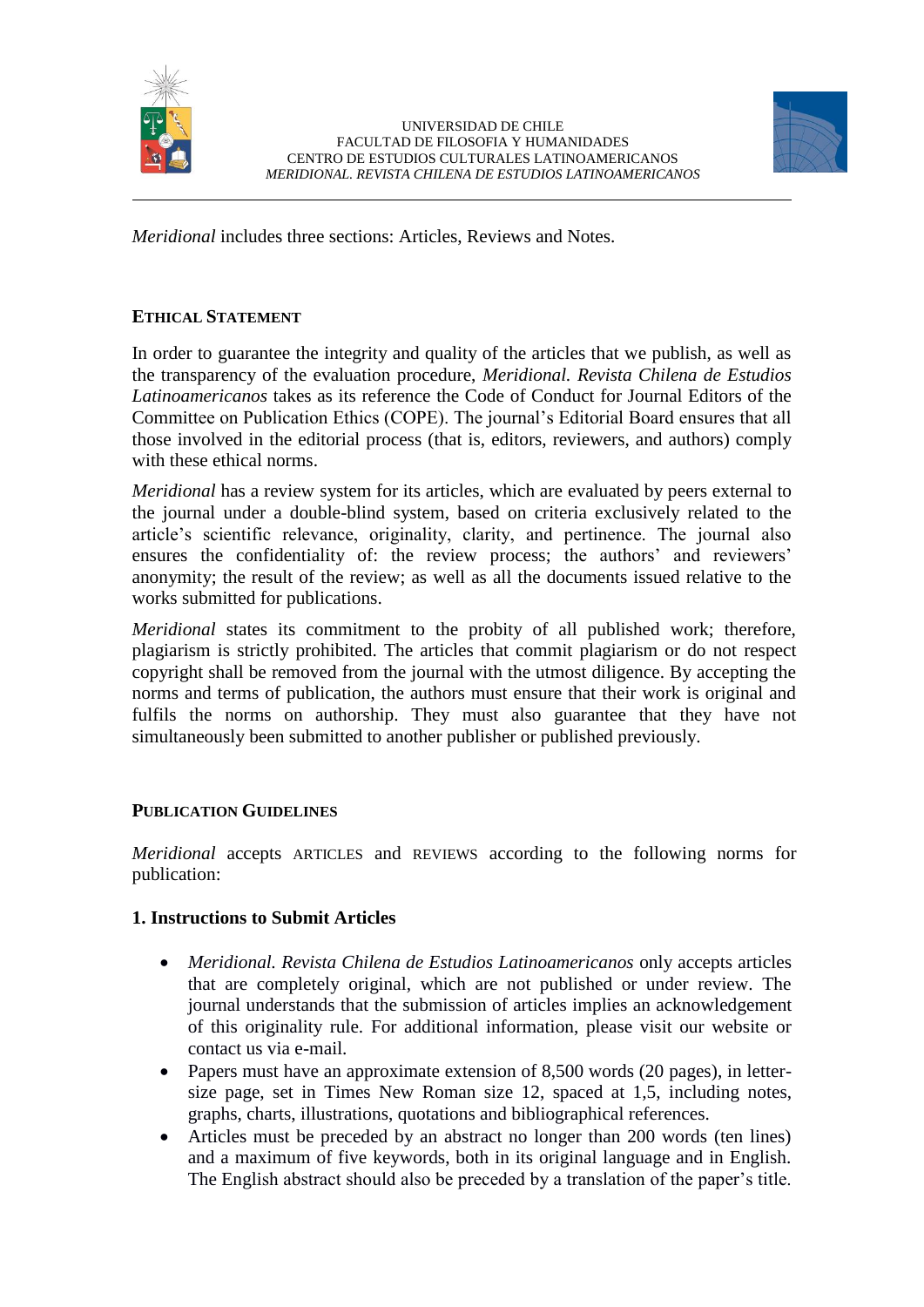



The abstract must define the main aims of the article.

- In order to ensure anonymity during the review process, articles shall be accompanied by a cover sheet with the information of the author(s): full name, main institutional affiliation, country, telephone number, e-mail, and postal address. Also, citations from the contributor's own work should be made in third person.
- Tables, figures, and graphs should be incorporated into the text and be properly numbered. Authors are asked to send the images in .jpg format, in a quality equal to 300 ppp (or higher), in separate files.

# **2. Instructions to Submit Book Reviews**

- Reviews should include complete information of the reviewed piece (author, title, publishing information).
- Reviewers should inform of the work's contents and of the main purposes of the author, assessing or commenting the reviewed piece. We also accept bibliographical essays that discuss more than one publication. The journal's guidelines must be observed for all purposes.
- All contributions will be submitted to peer-review referees.
- Texts will have an approximate extension of 1,500 to 2,000 words (5 to 8 pages).

# **3. Bibliographical References**

- In accordance to MLA style, direct citations must be included in the text between quotation marks. If they are longer than three lines they should be placed in a different paragraph, with a wider margin than the rest of the text.
- Bibliographical references to textual and indirect citations, as well as paraphrasing, should be pointed out between brackets by indicating the author's surname and the corresponding pages. Example: (Vásquez 78). If the author is clearly indicated in the text, only page number should be given. Should more than one work by the same author be included then a short title must be indicated. Example: (Giannini, *Del bien* 29).
- As a general rule, bibliographical references should include: author's surname and first name. *Title*. Place of publication, publisher, year.
- The use of footnotes should serve the purpose of commenting the content of the text, not giving bibliographical information. Complete bibliographical references must be placed at the end of the text, in MLA style.
- *Meridional* withholds the right to make spelling and formatting corrections. Major changes during the editing process will be consulted with contributors.

# **Examples for the elaboration of bibliography**

**Book**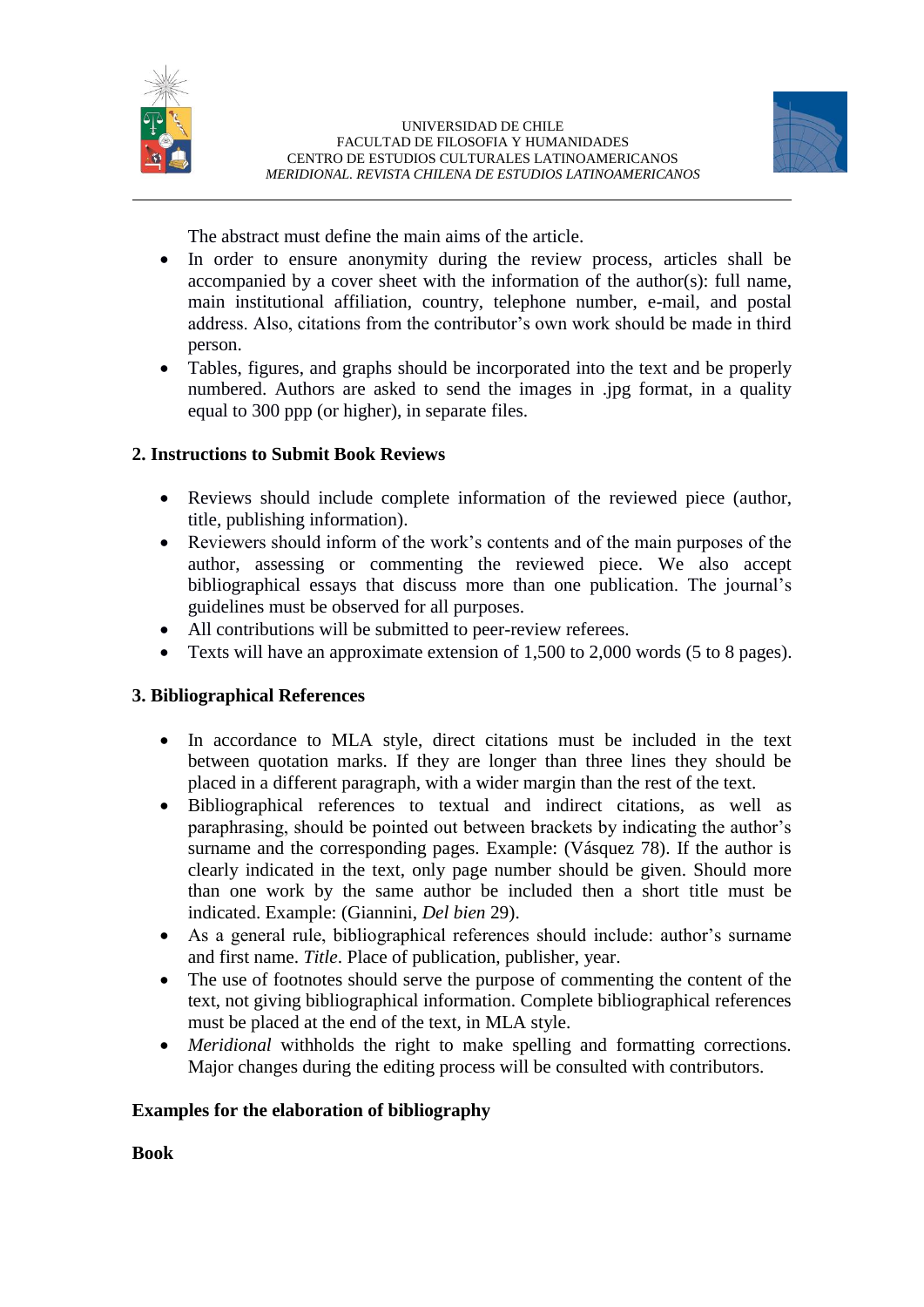



One author:

Surname, name. *Book title*. place, publisher, year.

Cornejo Polar, Antonio. *Escribir en el aire. Ensayo sobre la heterogeneidad sociocultural en las literaturas andinas*. Lima, CELACP/Latinoamericana editores, 2003.

Two to three authors:

Cardoso, Fernando Henrique y Enzo Faletto. *Dependencia y desarrollo en América Latina. Ensayo de interpretación sociológica*. México, Siglo XXI, 1969.

More than three authors:

Di Tella, Torcuato S. y otros. *Argentina, sociedad de masas*. Buenos Aires, EUDEBA, 1965.

### Edited books:

Schmitd-Welle, Friedhelm, editor. *Antonio Cornejo Polar y los estudios latinoamericanos*. Pittsburgh, Instituto Internacional de Literatura Iberoamericana, 2002.

# **Article in a journal**

Surname, name. "Article title". *Journal's name*, Volume, Number, year, page range.

Otero, Lisandro. "De *Juego interrumpido*". *Casa de las Américas*, N°250, 2008, pp. 47- 53.

### **Book chapter or section**

Surname, name. "Chapter or article title". *Book title*, editors, place, publisher, year, page range.

Camnitzer, Luis. "La impropiedad histórica del conceptualismo en Latinoamérica". *Versions and Inversions. Perspectives on Avant-Garde Art in Latin America*, Héctor Olea y Mari Carmen Ramírez, editors, Houston/New Haven/London, Museum of Fine Arts, Houston/Yale University Press, 2006, pp. 89-107.

# **Newspaper or periodical**

Surname, name. "Title". *Peridiocal's name*, date (day, month, year), section-page.

Cabrujas, José Ignacio. "Con real y medio". *Nacional*, 16 nov. 1990. p. C-7.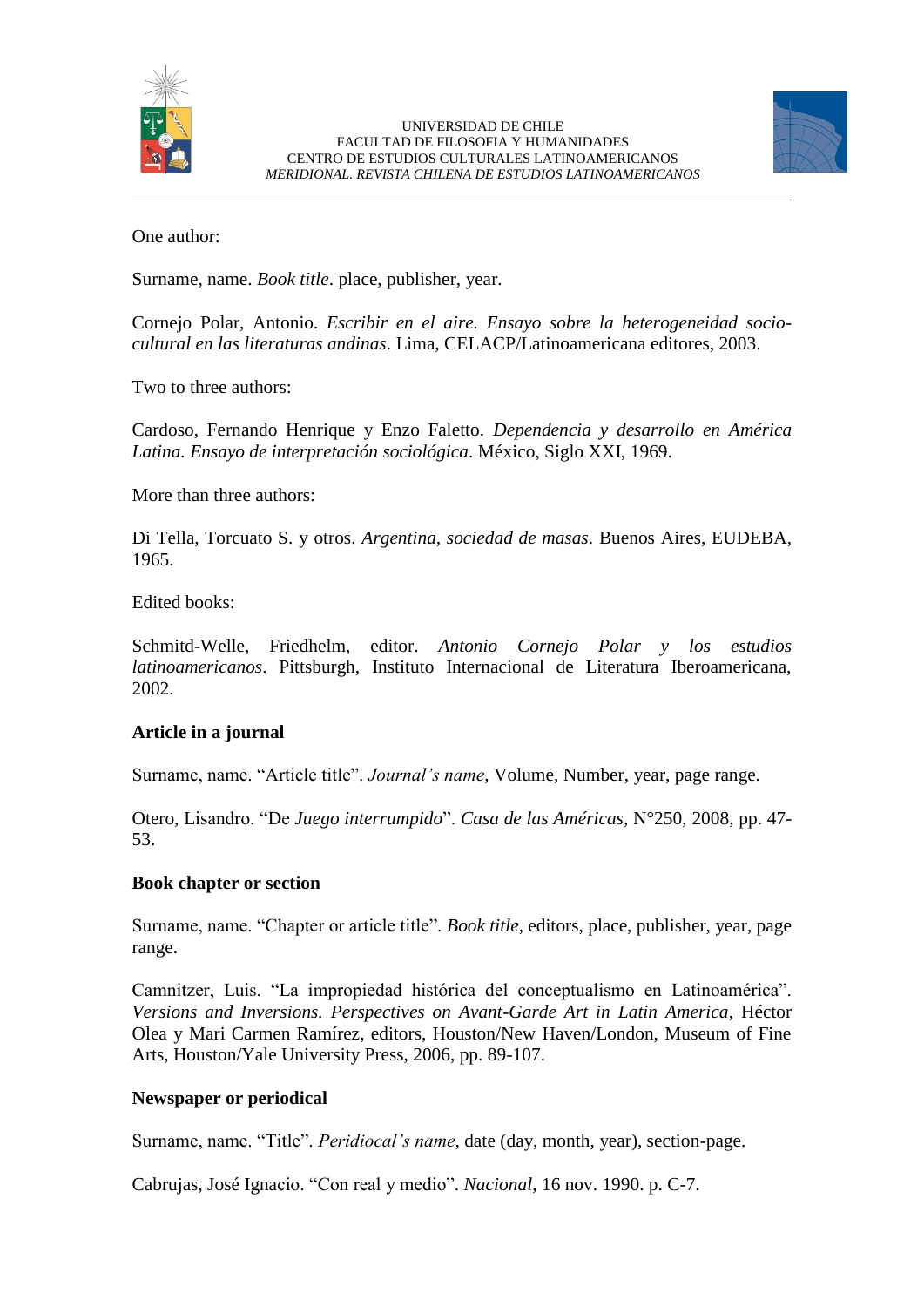



### **Unpublished dissertation**

Surname, name. "Dissertation title". University, year.

Munsell, Elizabeth. "(Sub)culturas visuales e intervención urbana. Santiago de Chile 1983-1989", Tesis para optar al grado de Magíster en Estudios Latinoamericanos. Centro de Estudios Culturales Latinoamericanos, Facultad de Filosofía y Humanidades, Universidad de Chile, 2009.

### **Electronic document**

Surname, name. "Title". *Website's name*, responsible institution (if any), publishing date (if any), Date when the site was accessed, URL.

Vignolo, Paolo. "Santa María de la Antigua: Prácticas y representaciones de un culto mariano entre Sevilla y el Darién". *e-misférica. Journal of the Hemispheric Institute of Performance Politics*, vol. 5, N°1, 2008, Accessed July 10th 2010. http://hemisphericinstitute.org/journal/5.1/esp/es51\_pg\_vignolo.html.

### **Film or video**

*Title*. Creator's name and surname, producer, country(ies) of production, year.

*La Vendedora de Rosas*. Víctor Gaviria, director, Filmax, Colombia, 1998.

In the case that the bibliography includes more than one item by the same author, entries must be arranged chronologically, in ascending order.

### **4. Peer Review and Article Selection**

- All papers received by *Meridional* will be submitted to a peer-review by two specialist judges under a double-blind system. With this end we ask for external judges.
- The review process shall be implemented according to a form that will evaluate the following aspects: 1) Originality; 2) Relevance for the study of Latin American culture; 3) Adequate theoretical support or framework. A clear determination of the work's aims and of the hypothesis/es, when applicable, updated and pertinent bibliographical references; 4) Formal aspects: correctness in the use of language, citation and references according to the journal's style, upholding of a consistent and standard system of nomenclatures title and abstract that are sufficiently informative.
- The possible outcomes of the peer-review shall be: acceptance with no changes; acceptance with minor changes, with no further review; acceptance after the incorporation of changes; rejection. The results will be communicated promptly